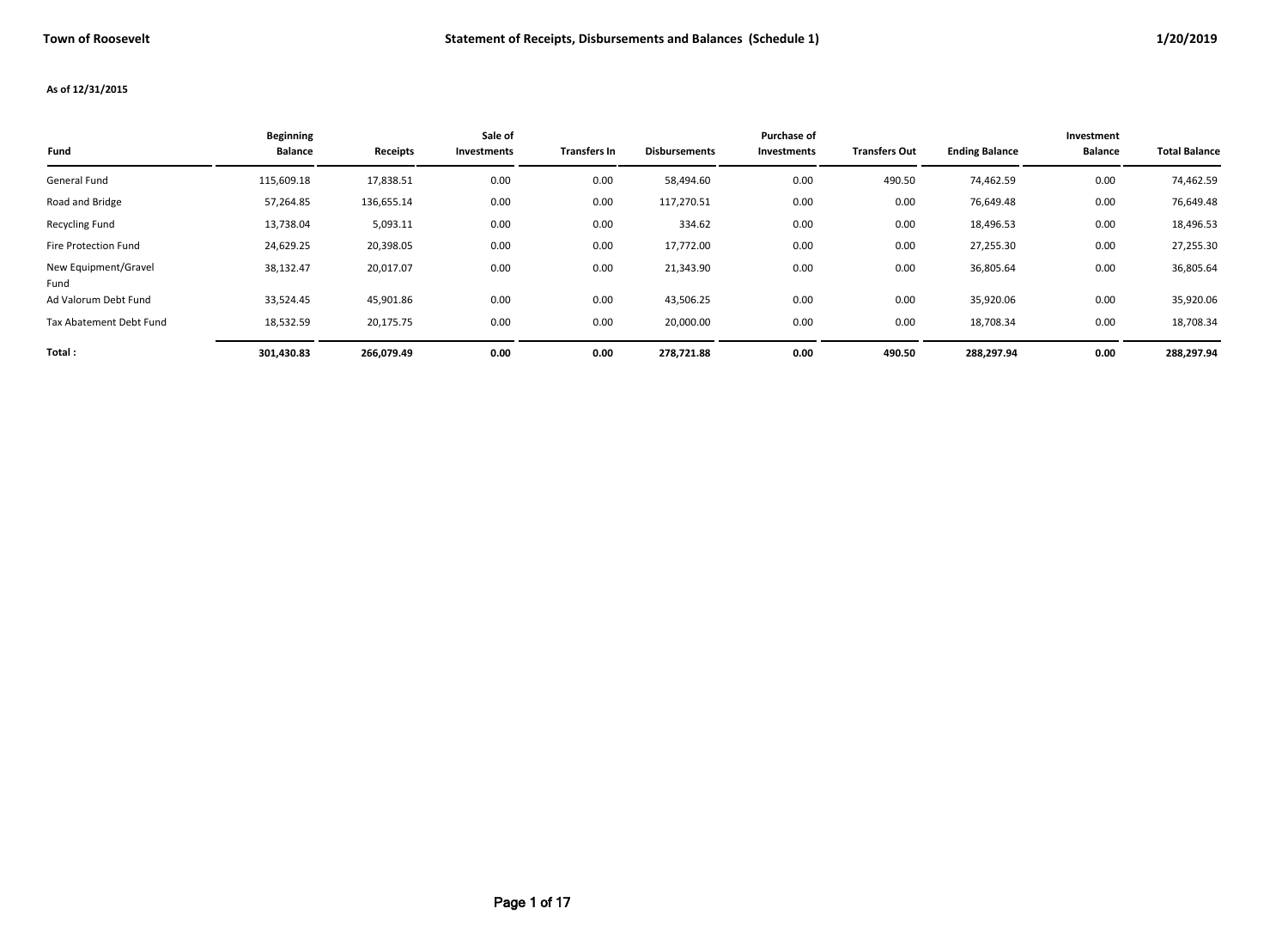#### **As of 12/31/2015 As Of:**

## 100: General Fund

## Receipts:

| Taxes                                            |           |           |
|--------------------------------------------------|-----------|-----------|
| <b>Current Ad Valorem Taxes</b>                  | 11,909.85 |           |
| Penalties and Interest on Ad valorem Taxes       | 701.87    |           |
| Forfeited Tax Sale Apportionments                | 69.69     |           |
| Total                                            |           | 12,681.41 |
| Intergovernmental Revenues (IGR)                 |           |           |
| Agricultural Market Value Credit                 | 123.34    |           |
| State - Payments in Lieu of Taxes                | 100.58    |           |
| State - P.E.R.A. Aid                             | 54.00     |           |
| <b>Town Aid</b>                                  | 3,754.00  |           |
| Other County Grants and Aids                     | 37.50     |           |
| Total                                            |           | 4,069.42  |
| <b>Charges for Services</b>                      |           |           |
| <b>Filing Fees</b>                               | 4.00      |           |
| Total                                            |           | 4.00      |
| Miscellaneous                                    |           |           |
| <b>Interest Earning</b>                          | 408.92    |           |
| Royalties                                        | 124.76    |           |
| Contributions and Donations from Private Sources | 550.00    |           |
| Total                                            |           | 1,083.68  |
| <b>Total Receipts</b>                            |           | 17,838.51 |
| Other Financing Sources:                         |           |           |
| Disbursements:                                   |           |           |
| <b>General Government</b>                        |           |           |

| <b>General Government- Current</b>              | 10,138.64 |           |
|-------------------------------------------------|-----------|-----------|
| Council/Town Board- Current                     | 6,375.40  |           |
| <b>Elections- Current</b>                       | 1,233.24  |           |
| Clerk- Current                                  | 15,733.07 |           |
| Clerk- Capital Outlay                           | 99.99     |           |
| Deputy Clerk- Current                           | 1,176.46  |           |
| <b>Treasurer- Current</b>                       | 4,321.68  |           |
| <b>State Auditing- Current</b>                  | 12,739.00 |           |
| General Government Buildings and Plant- Current | 3,753.73  |           |
| Township Land/Grounds- Current                  | 604.50    |           |
| Township Land/Grounds- Capital Outlay           | 55.00     |           |
| Roosevelt Township Day- Current                 | 1,523.83  |           |
| Elections/Other than Clerk- Current             | 293.80    |           |
| Total                                           |           | 58,048.34 |
| <b>Public Works</b>                             |           |           |
| Road Maintenance Employee- Current              | 446.26    |           |
| Total                                           |           | 446.26    |

**Total Disbursements 58,494.60**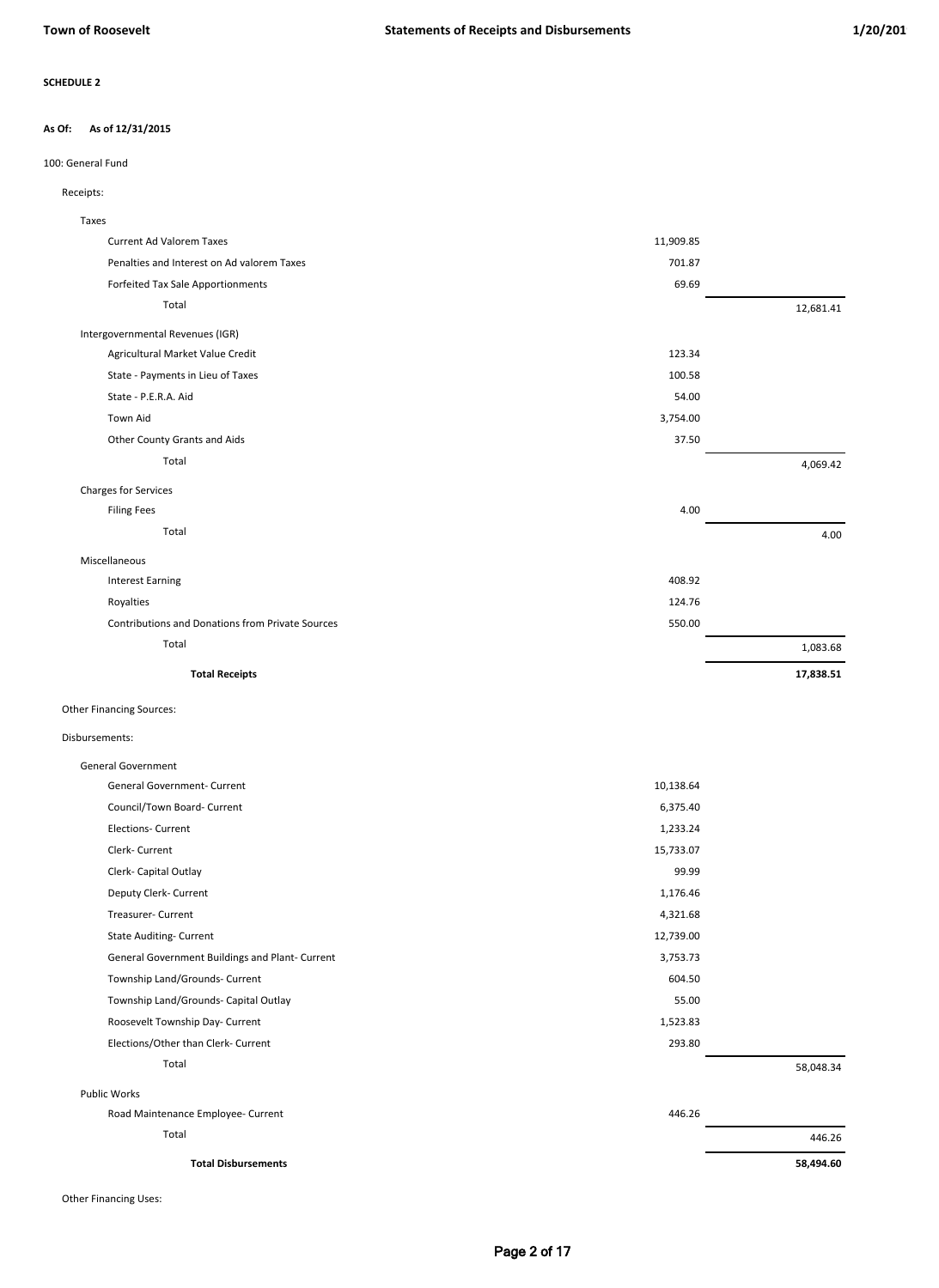#### **As of 12/31/2015 As Of:**

100: General Fund (Continued)

Other Financing Uses: (Continued)

(Continued)

Transfers to other Funds 490.50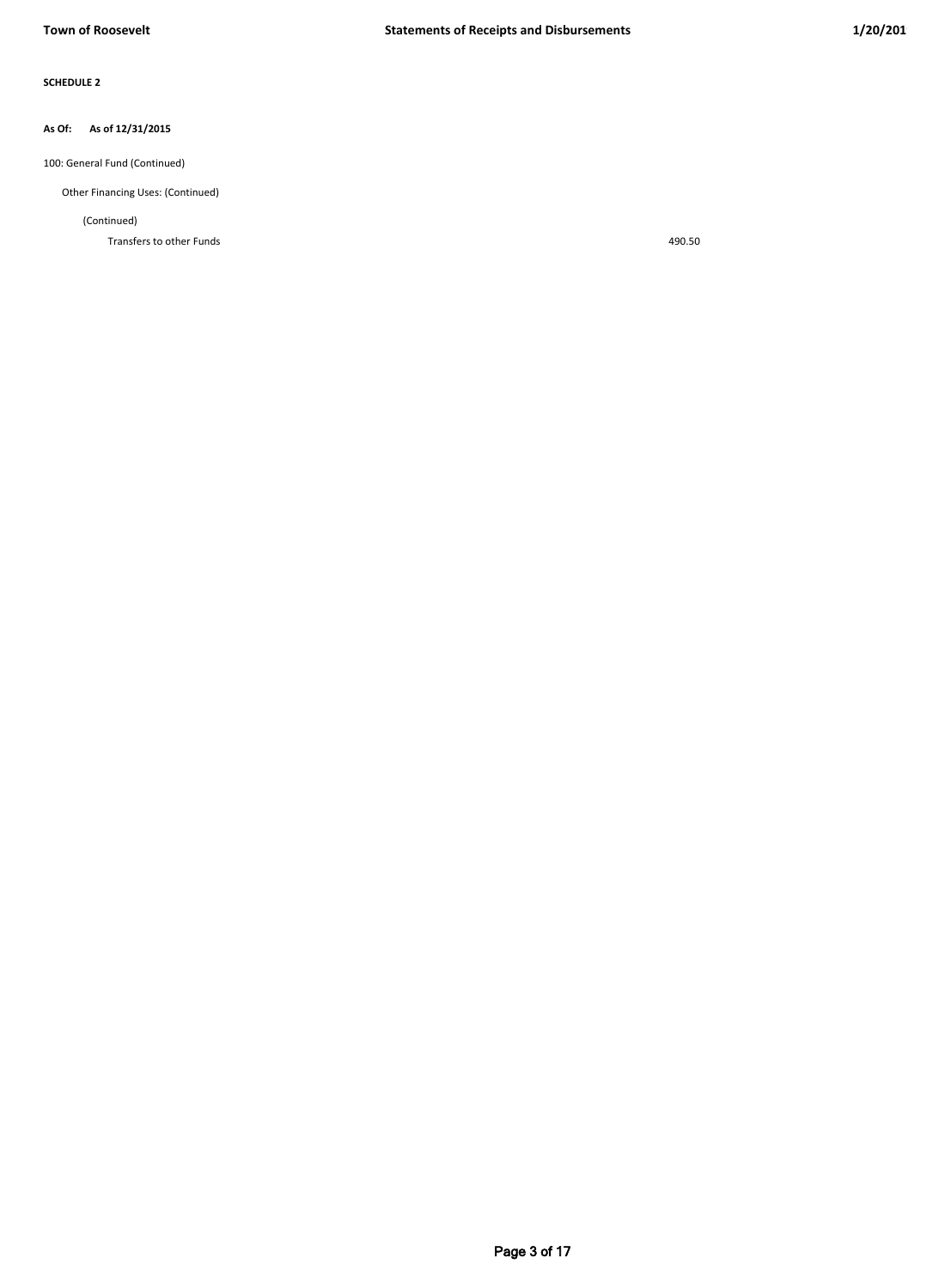#### **As of 12/31/2015 As Of:**

## 201: Road and Bridge

## Receipts:

| Taxes                                                                      |            |            |
|----------------------------------------------------------------------------|------------|------------|
| <b>Current Ad Valorem Taxes</b>                                            | 115,658.19 |            |
| Forfeited Tax Sale Apportionments                                          | 834.24     |            |
| Total                                                                      |            | 116,492.43 |
| Intergovernmental Revenues (IGR)                                           |            |            |
| Municipal State Aid for Streets - Maintenance (Gas Tax, Road<br>Allotment) | 14,375.92  |            |
| Agricultural Market Value Credit                                           | 1,158.14   |            |
| State - Payments in Lieu of Taxes                                          | 1,195.15   |            |
| Total                                                                      |            | 16,729.21  |
| Charges for Services                                                       |            |            |
| Garrison Township Road Maintenance                                         | 3,015.00   |            |
| Total                                                                      |            | 3,015.00   |
| Miscellaneous                                                              |            |            |
| Reimbursements                                                             | 73.50      |            |
| <b>Insurance Payments</b>                                                  | 345.00     |            |
| Total                                                                      |            | 418.50     |
| <b>Total Receipts</b>                                                      |            | 136,655.14 |
| <b>Other Financing Sources:</b>                                            |            |            |

### Disbursements:

| <b>General Government</b>          |           |            |
|------------------------------------|-----------|------------|
| City/Town Attorney- Current        | 450.00    |            |
| Total                              |           | 450.00     |
| <b>Public Works</b>                |           |            |
| 2013 Road Project- Current         | 15,109.43 |            |
| Paved Streets- Current             | 2,100.00  |            |
| Ice and Snow Removal- Current      | 3,186.01  |            |
| Road and Bridge Equipment- Current | 10,451.19 |            |
| Road Maintenance Employee- Current | 52,486.58 |            |
| Road Maintenance- Current          | 786.00    |            |
| Road Repair- Current               | 32,701.30 |            |
| Total                              |           | 116,820.51 |
| <b>Total Disbursements</b>         |           | 117,270.51 |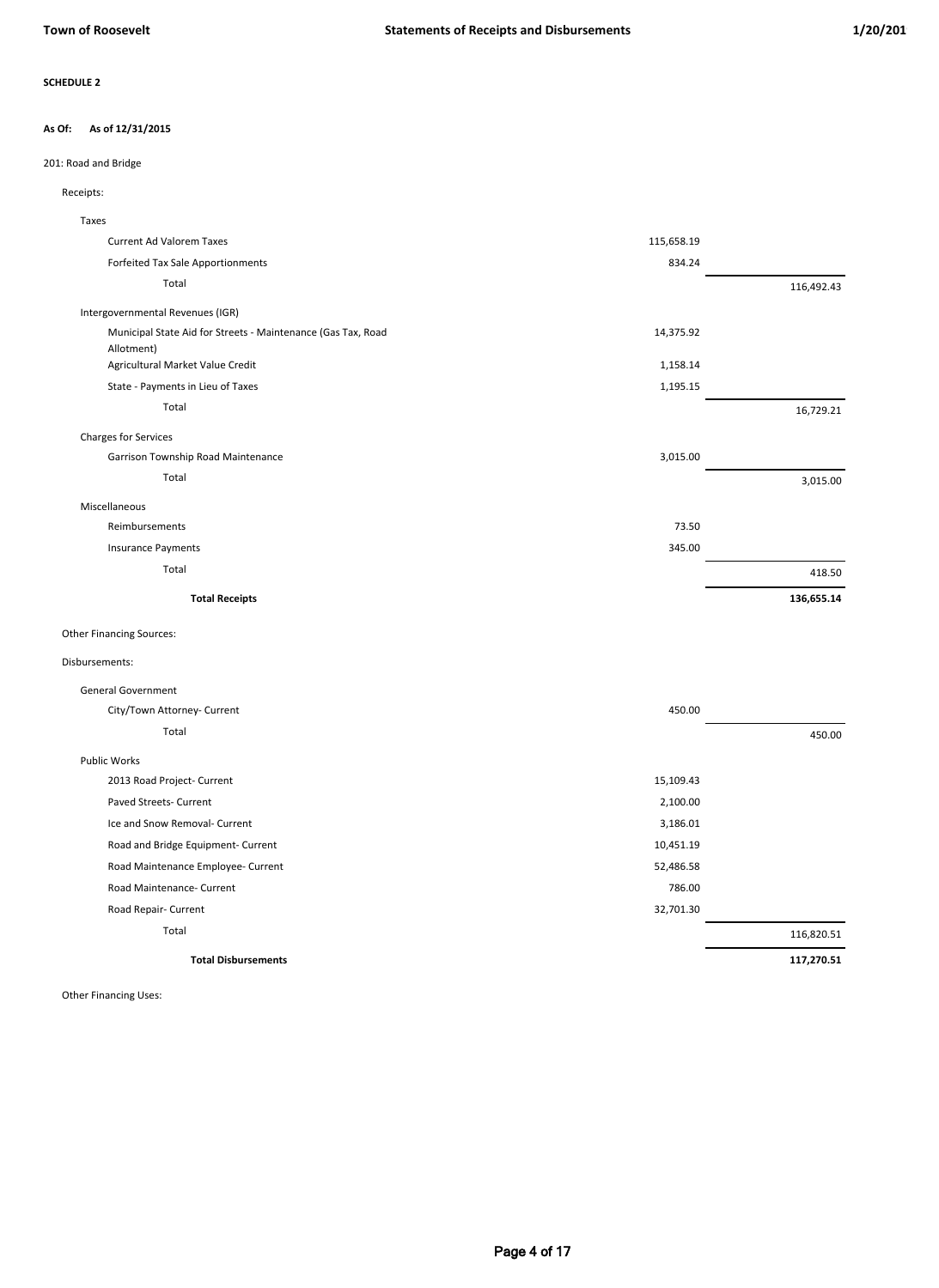### **As of 12/31/2015 As Of:**

## 210: Recycling Fund

| Receipts: |
|-----------|
|-----------|

| Taxes                             |          |          |
|-----------------------------------|----------|----------|
| <b>Current Ad Valorem Taxes</b>   | 4,967.77 |          |
| Forfeited Tax Sale Apportionments | 34.84    |          |
| Total                             |          | 5,002.61 |
| Intergovernmental Revenues (IGR)  |          |          |
| Agricultural Market Value Credit  | 44.54    |          |
| State - Payments in Lieu of Taxes | 45.96    |          |
| Total                             |          | 90.50    |
| <b>Total Receipts</b>             |          | 5,093.11 |
| <b>Other Financing Sources:</b>   |          |          |
| Disbursements:                    |          |          |
| <b>General Government</b>         |          |          |
| Clerk- Current                    | 168.39   |          |
| Deputy Clerk- Current             | 166.23   |          |
| Total                             |          | 334.62   |
| <b>Total Disbursements</b>        |          | 334.62   |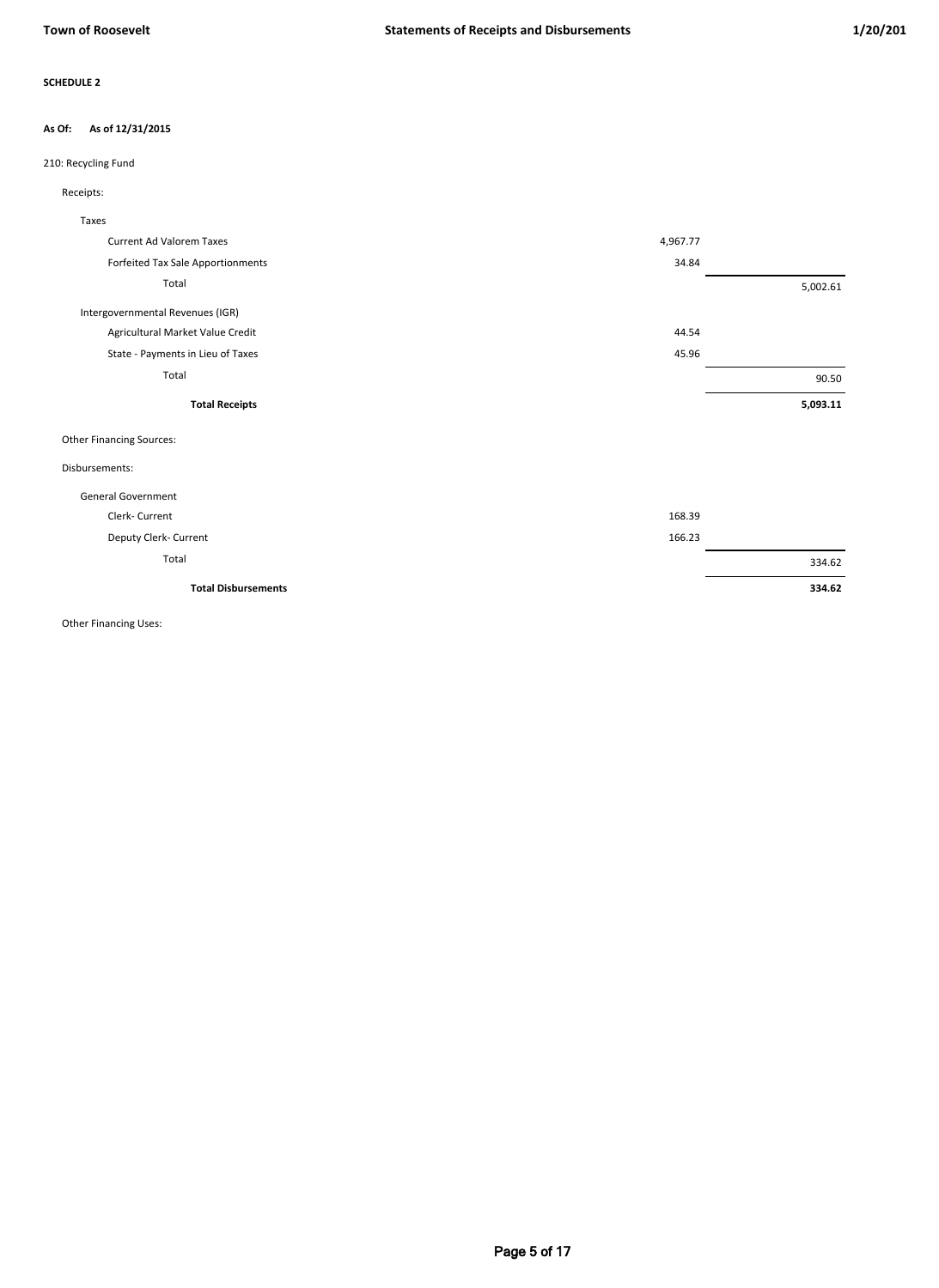### **As of 12/31/2015 As Of:**

## 225: Fire Protection Fund

## Receipts:

| Taxes                               |           |           |
|-------------------------------------|-----------|-----------|
| <b>Current Ad Valorem Taxes</b>     | 19,864.80 |           |
| Forfeited Tax Sale Apportionments   | 139.53    |           |
| Total                               |           | 20,004.33 |
| Intergovernmental Revenues (IGR)    |           |           |
| Agricultural Market Value Credit    | 193.76    |           |
| State - Payments in Lieu of Taxes   | 199.96    |           |
| Total                               |           | 393.72    |
| <b>Total Receipts</b>               |           | 20,398.05 |
| <b>Other Financing Sources:</b>     |           |           |
| Disbursements:                      |           |           |
| <b>Public Safety</b>                |           |           |
| Fire Protection-Contracted- Current | 17,772.00 |           |
| Total                               |           | 17,772.00 |
| <b>Total Disbursements</b>          |           | 17,772.00 |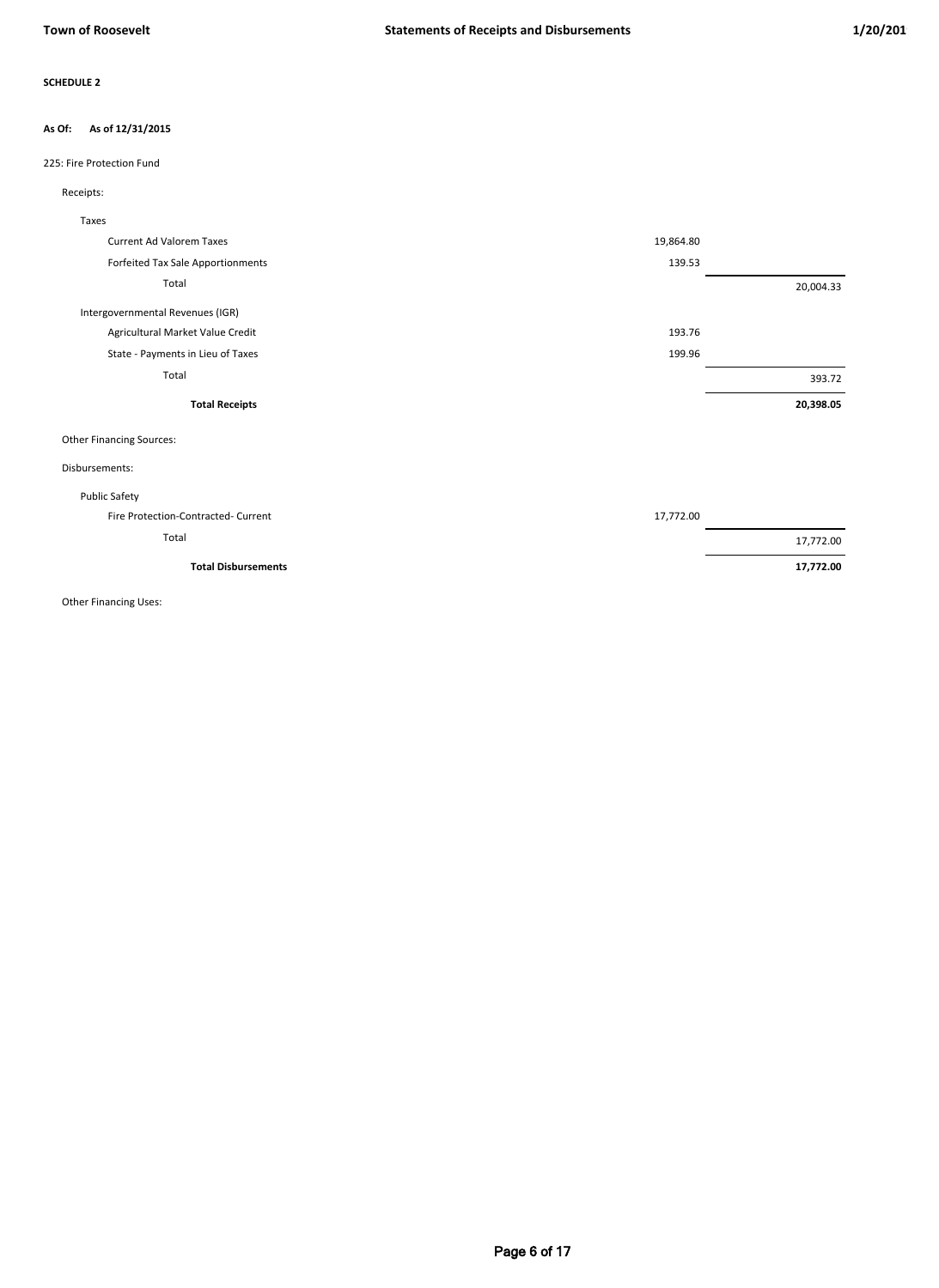#### **As of 12/31/2015 As Of:**

240: New Equipment/Gravel Fund

| Taxes                                     |           |           |
|-------------------------------------------|-----------|-----------|
| <b>Current Ad Valorem Taxes</b>           | 11,752.61 |           |
| Forfeited Tax Sale Apportionments         | 69.85     |           |
| Total                                     |           | 11,822.46 |
| Intergovernmental Revenues (IGR)          |           |           |
| Agricultural Market Value Credit          | 95.78     |           |
| State - Payments in Lieu of Taxes         | 98.83     |           |
| Total                                     |           | 194.61    |
| <b>Total Receipts</b>                     |           | 12,017.07 |
| <b>Other Financing Sources:</b>           |           |           |
| Sale of Assets                            | 8,000.00  |           |
| Disbursements:                            |           |           |
| <b>General Government</b>                 |           |           |
| Council/Town Board- Current               | 25.00     |           |
| Deputy Clerk- Current                     | 25.00     |           |
| Total                                     |           | 50.00     |
| <b>Public Works</b>                       |           |           |
| Road and Bridge Equipment- Current        | 3,156.90  |           |
| Road and Bridge Equipment- Capital Outlay | 10,000.00 |           |
| Road Maintenance Employee- Current        | 25.00     |           |
| Total                                     |           | 13,181.90 |
| Debt Service                              |           |           |
| Principal - Short-Term Debt- Current      | 8,000.00  |           |
| Fiscal Agent's Fees- Current              | 112.00    |           |
| Total                                     |           | 8,112.00  |
| <b>Total Disbursements</b>                |           | 21,343.90 |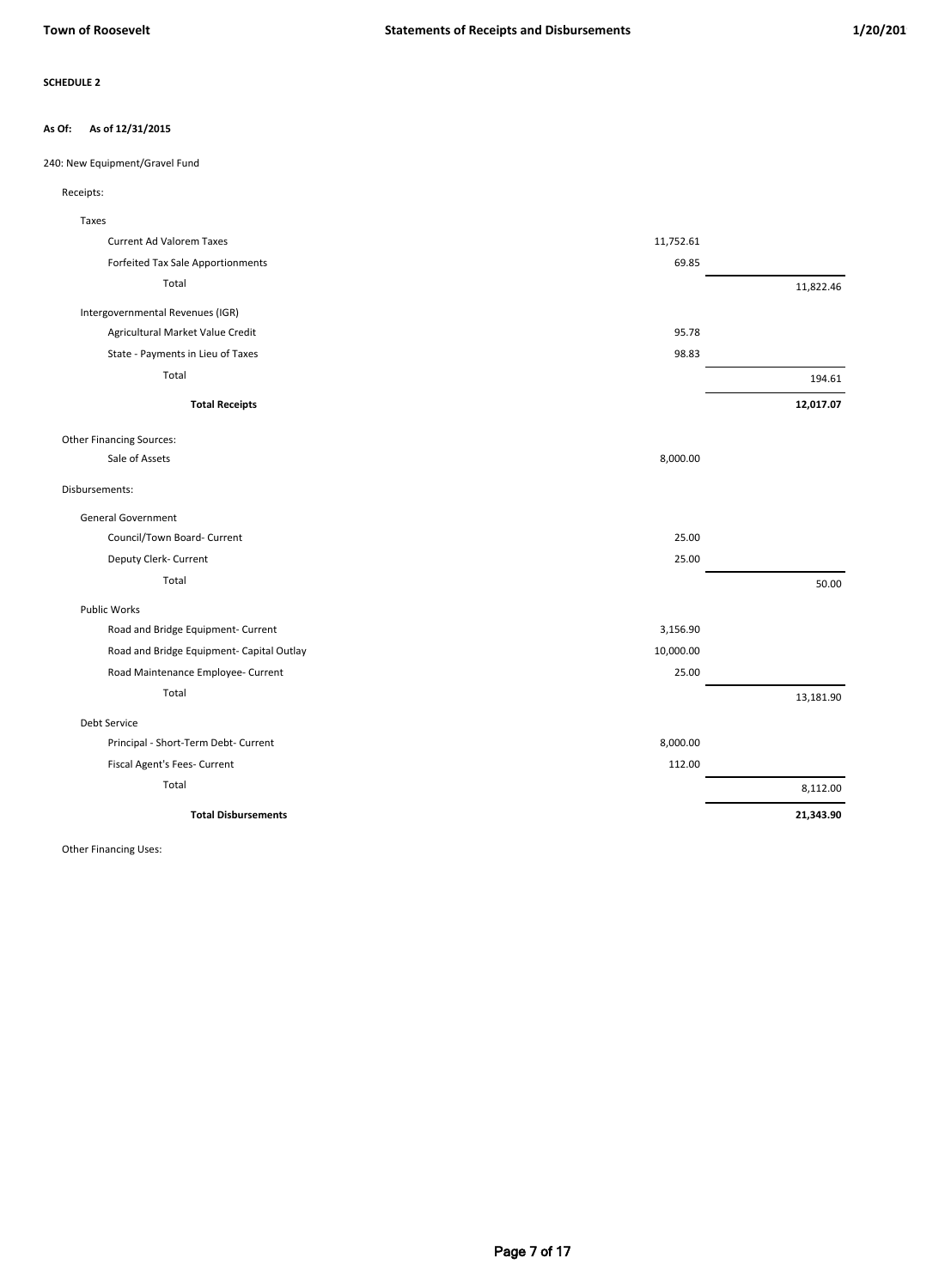### **As of 12/31/2015 As Of:**

## 301: Ad Valorum Debt Fund

| Taxes                             |           |           |
|-----------------------------------|-----------|-----------|
| <b>Current Ad Valorem Taxes</b>   | 44,679.14 |           |
| Forfeited Tax Sale Apportionments | 317.60    |           |
| Total                             |           | 44,996.74 |
| Intergovernmental Revenues (IGR)  |           |           |
| Agricultural Market Value Credit  | 445.44    |           |
| State - Payments in Lieu of Taxes | 459.68    |           |
| Total                             |           | 905.12    |
| <b>Total Receipts</b>             |           | 45,901.86 |
| <b>Other Financing Sources:</b>   |           |           |
| Disbursements:                    |           |           |
| <b>Debt Service</b>               |           |           |
| <b>Bond Principal- Current</b>    | 25,000.00 |           |
| Interest - Bonds- Current         | 17,106.25 |           |
| Fiscal Agent's Fees- Current      | 1,400.00  |           |
| Total                             |           | 43,506.25 |
| <b>Total Disbursements</b>        |           | 43,506.25 |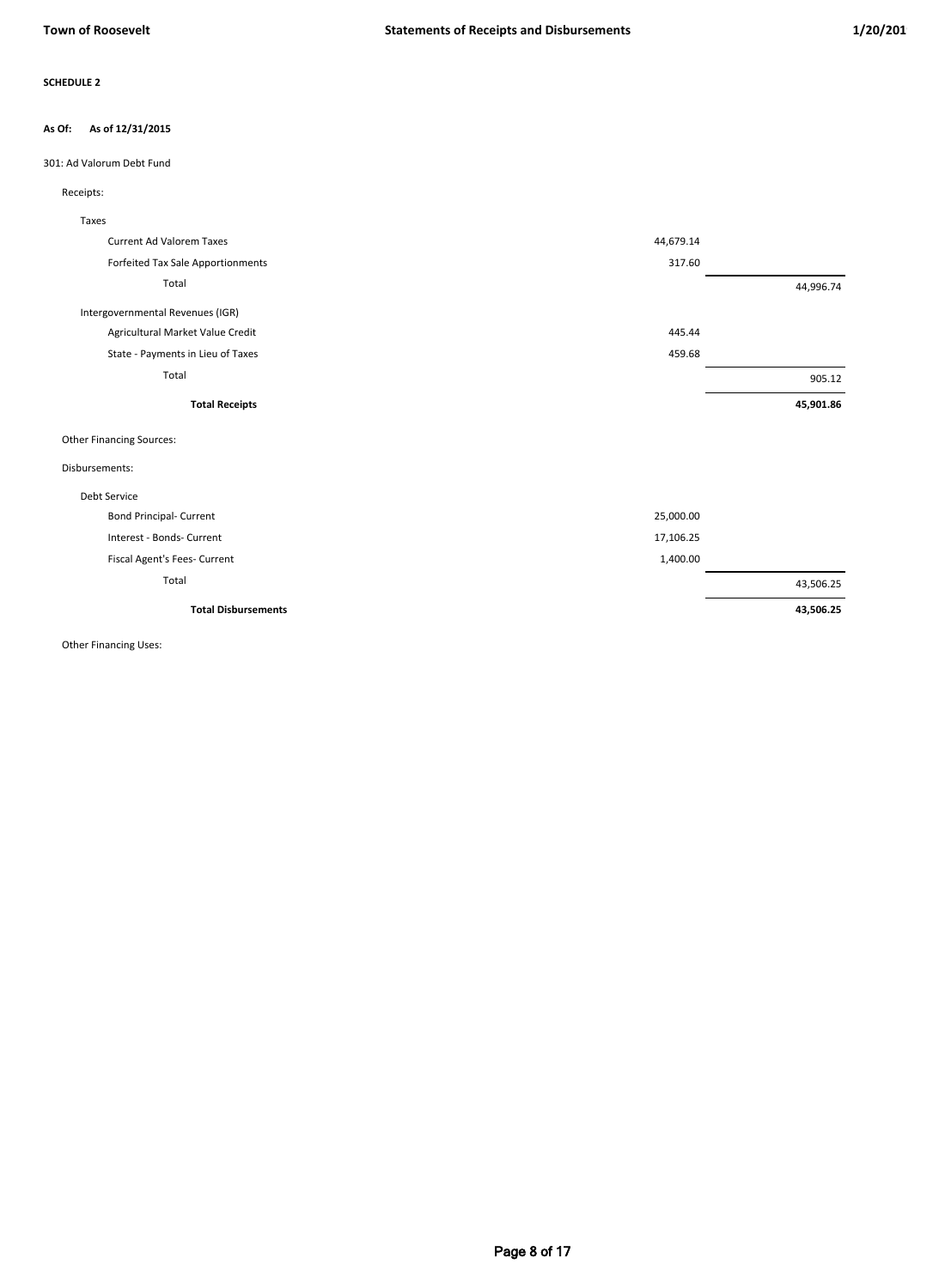#### **As of 12/31/2015 As Of:**

302: Tax Abatement Debt Fund

## Receipts:

| Taxes                             |           |           |
|-----------------------------------|-----------|-----------|
| <b>Current Ad Valorem Taxes</b>   | 19,642.08 |           |
| Forfeited Tax Sale Apportionments | 139.94    |           |
| Total                             |           | 19,782.02 |
| Intergovernmental Revenues (IGR)  |           |           |
| Agricultural Market Value Credit  | 193.76    |           |
| State - Payments in Lieu of Taxes | 199.97    |           |
| Total                             |           | 393.73    |
| <b>Total Receipts</b>             |           | 20,175.75 |
| <b>Other Financing Sources:</b>   |           |           |
| Disbursements:                    |           |           |
| Debt Service                      |           |           |
| <b>Bond Principal- Current</b>    | 20,000.00 |           |
| Total                             |           | 20,000.00 |
| <b>Total Disbursements</b>        |           | 20,000.00 |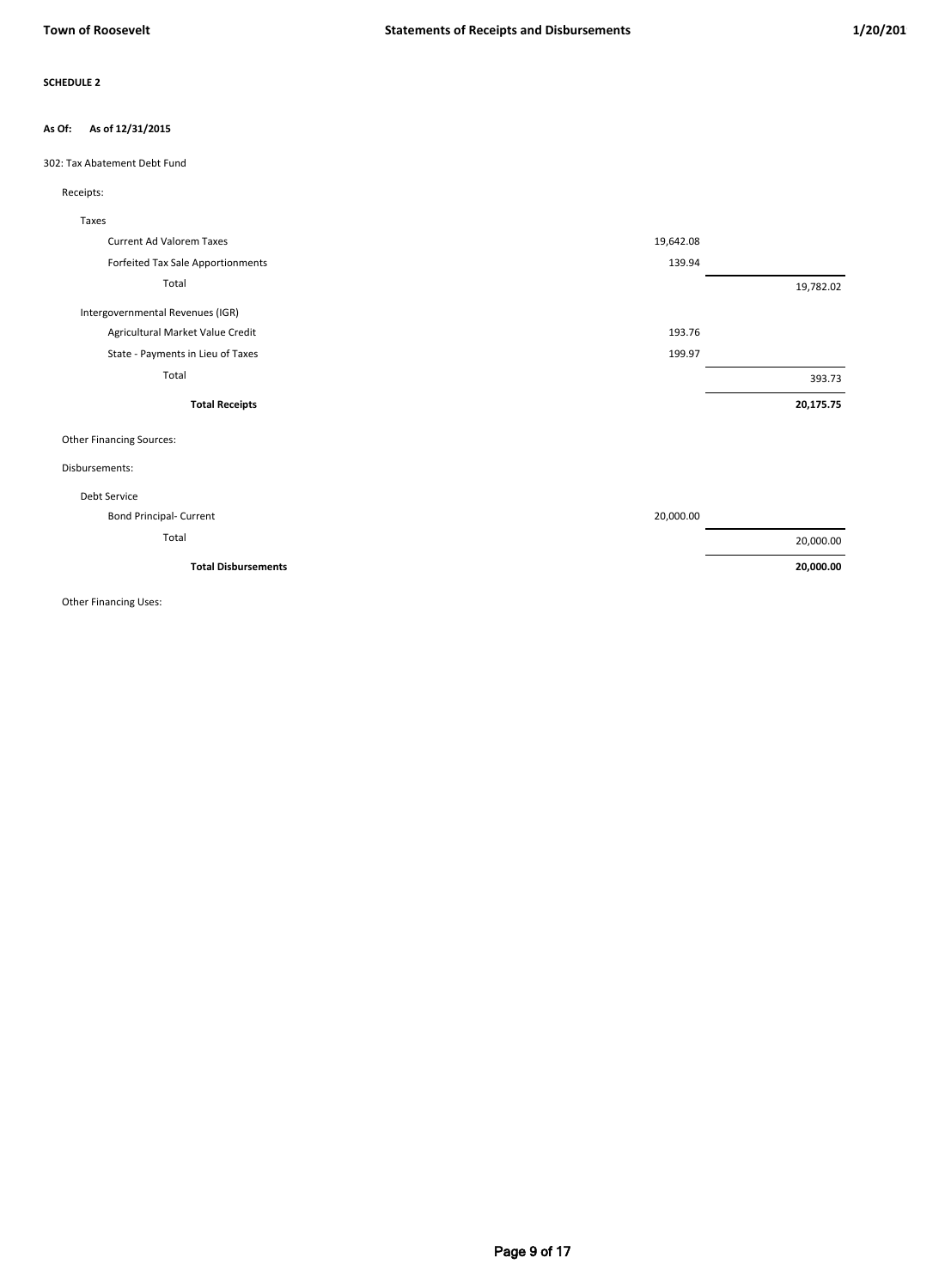# STATEMENT OF REVENUES AND EXPENSES

For the Year Ended December 31, 2015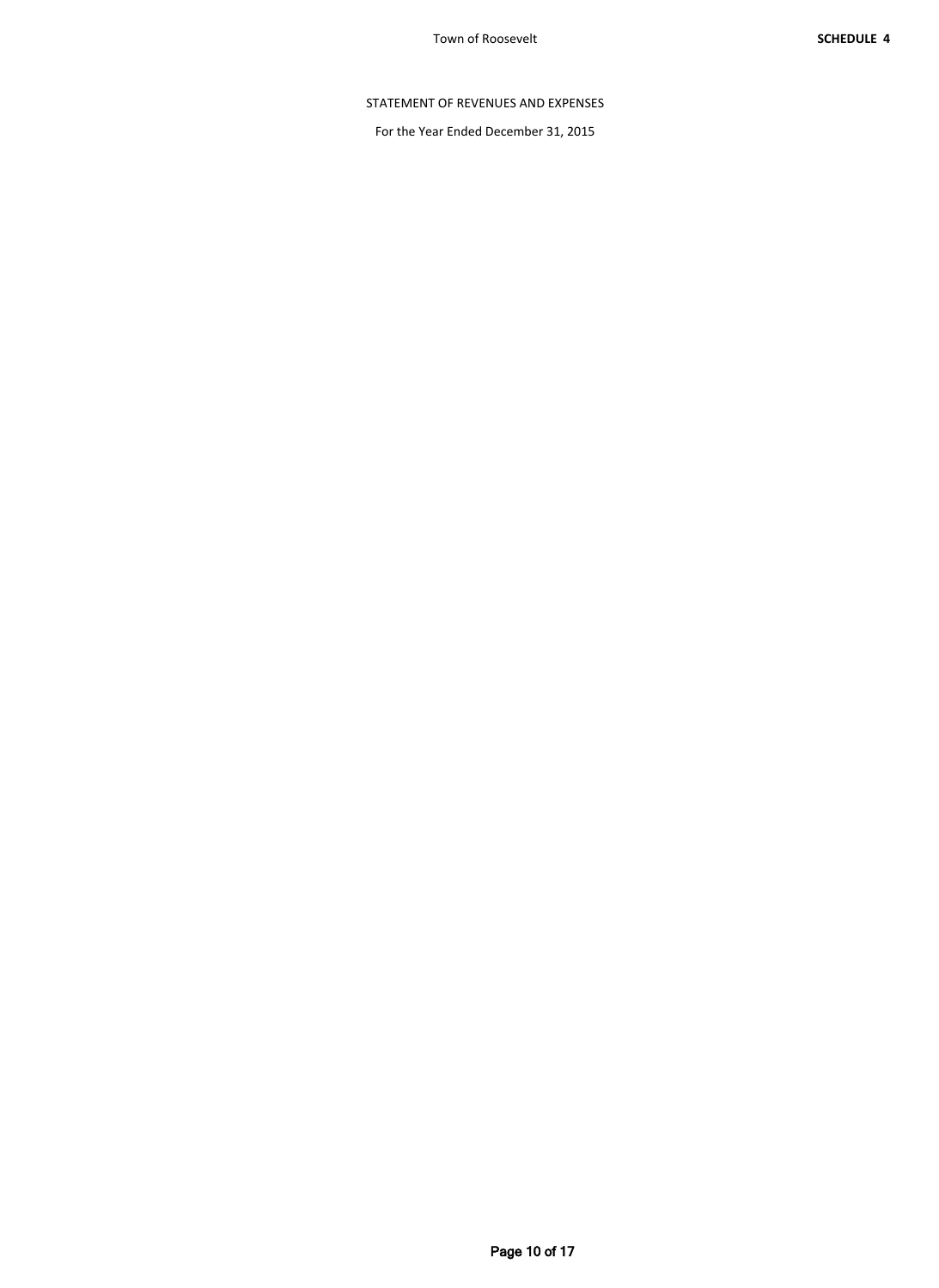**Town of Roosevelt**

**Statement of Cash Flows**

**For the Year Ended December 31, 2015**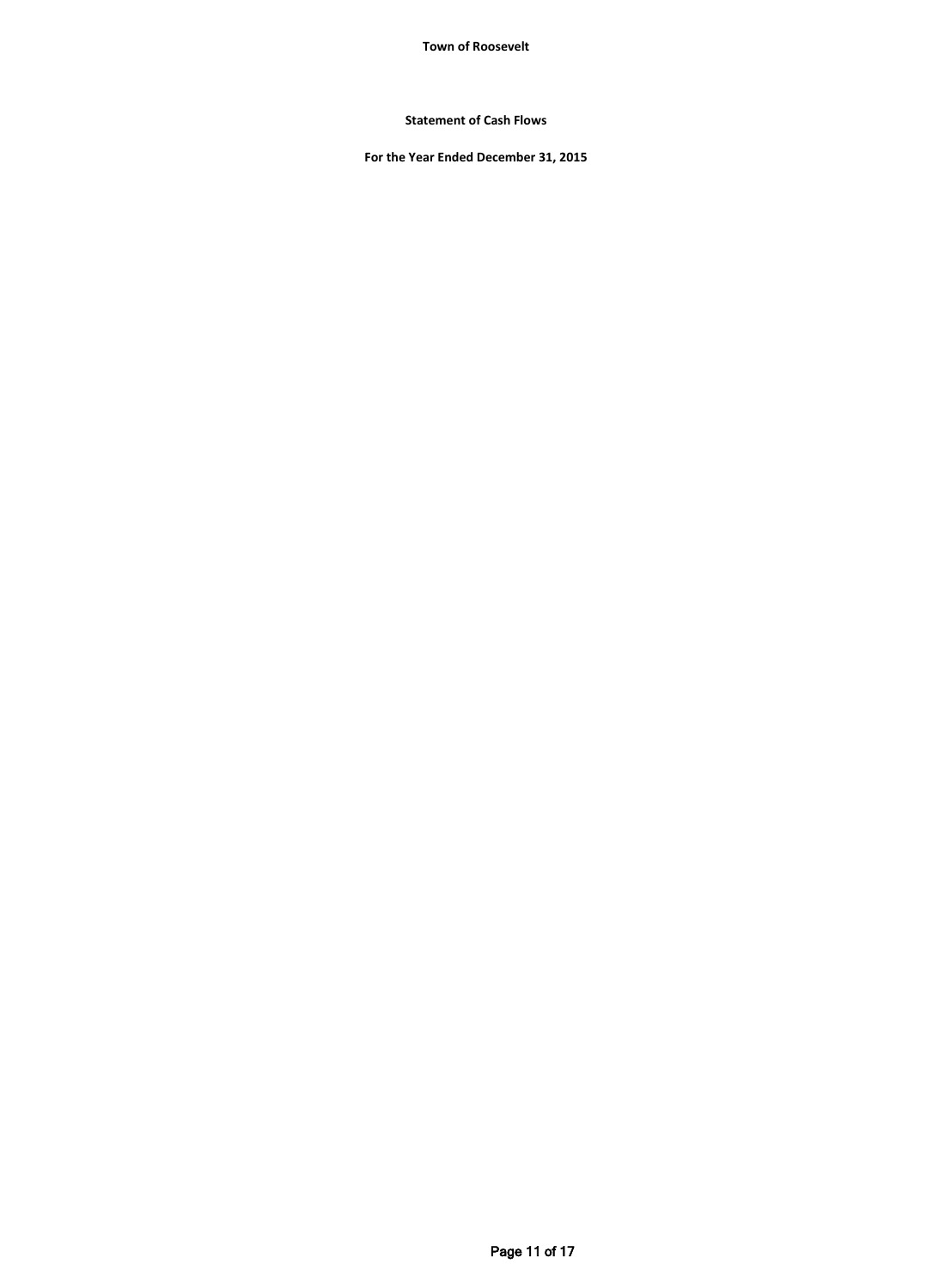### Town of Roosevelt

# STATEMENT OF INDEBTEDNESS

## For The Year Ended December 31, 2015

|                                              |                      |                   | <b>Final Maturity</b> |                         |                |              |                          |
|----------------------------------------------|----------------------|-------------------|-----------------------|-------------------------|----------------|--------------|--------------------------|
| <b>Bonded Indebtedness</b>                   | <b>Interest Rate</b> | <b>Issue Date</b> | Date                  | Outstanding Jan 1, 2015 | Issued in 2015 | Paid in 2015 | Outstanding Dec 31, 2015 |
| General Obligation*                          |                      |                   |                       |                         |                |              |                          |
|                                              |                      |                   |                       | \$0.00                  | \$0.00         | \$0.00       | 0.00                     |
| TotalGeneral Obligation*                     |                      |                   |                       | \$0.00                  | \$0.00         | \$0.00       | 0.00                     |
| <b>Tax Increment Bonds</b>                   |                      |                   |                       |                         |                |              |                          |
|                                              |                      |                   |                       | \$0.00                  | \$0.00         | \$0.00       | 0.00                     |
| <b>TotalTax Increment Bonds</b>              |                      |                   |                       | \$0.00                  | \$0.00         | \$0.00       | 0.00                     |
| <b>Special Assessment Bonds</b>              |                      |                   |                       |                         |                |              |                          |
|                                              |                      |                   |                       | \$0.00                  | \$0.00         | \$0.00       | 0.00                     |
| <b>TotalSpecial Assessment Bonds</b>         |                      |                   |                       | \$0.00                  | \$0.00         | \$0.00       | 0.00                     |
| <b>General Obligation Revenue Bonds</b>      |                      |                   |                       |                         |                |              |                          |
| GO Bonds, Series 2013A                       | 2.39                 | 02/27/2013        | 02/01/2028            | \$830,000.00            | \$0.00         | \$45,000.00  | 785,000.00               |
| <b>TotalGeneral Obligation Revenue Bonds</b> |                      |                   |                       | \$830,000.00            | \$0.00         | \$45,000.00  | 785,000.00               |
| <b>Revenue Bonds</b>                         |                      |                   |                       |                         |                |              |                          |
|                                              |                      |                   |                       | \$0.00                  | \$0.00         | \$0.00       | 0.00                     |
| <b>TotalRevenue Bonds</b>                    |                      |                   |                       | \$0.00                  | \$0.00         | \$0.00       | 0.00                     |
| <b>Total Bonded Indebtedness</b>             |                      |                   |                       | \$830,000.00            | \$0.00         | \$45,000.00  | 785,000.00               |
| <b>Other Long Term Debt</b>                  |                      |                   |                       |                         |                |              |                          |
|                                              |                      |                   |                       | \$0.00                  | \$0.00         | \$0.00       | 0.00                     |
| <b>TotalOther Long Term Debt</b>             |                      |                   |                       | \$0.00                  | \$0.00         | \$0.00       | 0.00                     |
| <b>Short Term Debt</b>                       |                      |                   |                       |                         |                |              |                          |
| 2000 Freightliner Dump Truck                 | 4.75                 | 10/19/2015        | 08/01/2019            | \$0.00                  | \$36,600.00    | \$8,000.00   | 28,600.00                |
| <b>TotalShort Term Debt</b>                  |                      |                   |                       | \$0.00                  | \$36,600.00    | \$8,000.00   | 28,600.00                |
|                                              |                      |                   |                       |                         |                |              |                          |
|                                              |                      |                   |                       |                         |                |              |                          |

| <b>Total City Indebtedness</b> | \$830,000.00 | \$36,600.00 | \$53,000.00 | 13,600.00 |
|--------------------------------|--------------|-------------|-------------|-----------|
|                                | 1 U          |             |             |           |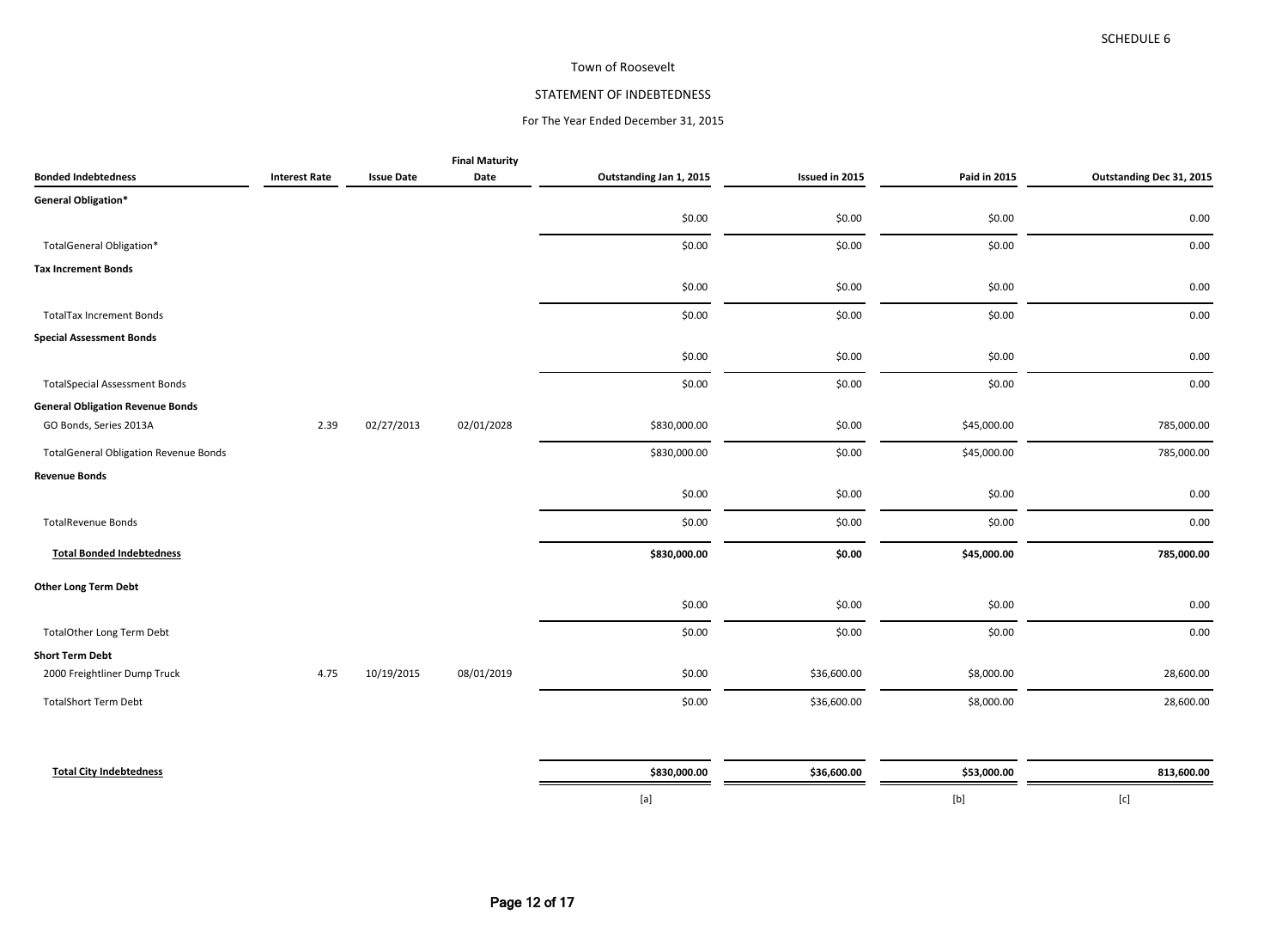#### **Note:**

[\*] Special Assessment Bonds and Revenue Bonds with General Obligation backing should not be classified as General Obligation Bonds.

[a] The Jan, 1 balance should agree with the Dec. 31 balance of the prior year.

[b] Amounts paid should agree with the amounts shown as principal paid on Schedule 2 and 4.

[c] Bonds Maturing January 1, which are paid on or before December 31, should not be included in the balance outstanding at December 31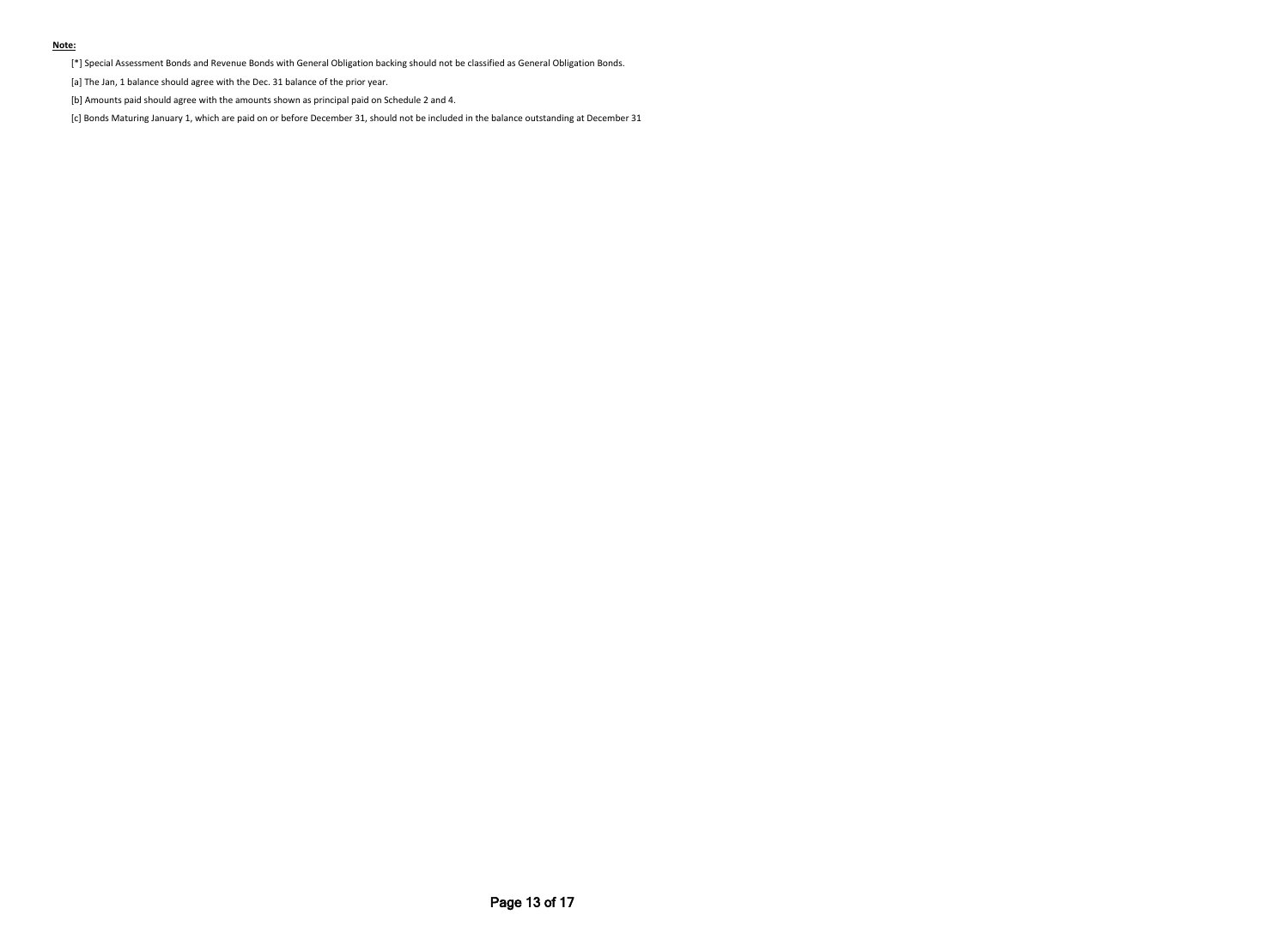### For the period : 1/1/2015 To 12/31/2015

| <b>Investment Type</b> | <b>Description</b> |                              | <b>Beginning Balance</b> | Date | <b>Deposits</b> | Withdrawals | <b>Ending Balance</b> |
|------------------------|--------------------|------------------------------|--------------------------|------|-----------------|-------------|-----------------------|
|                        |                    | Total                        |                          |      | 0.00            | 0.00        | 0.00                  |
|                        |                    | <b>Total All Investments</b> |                          |      | 0.00            | 0.00        | 0.00                  |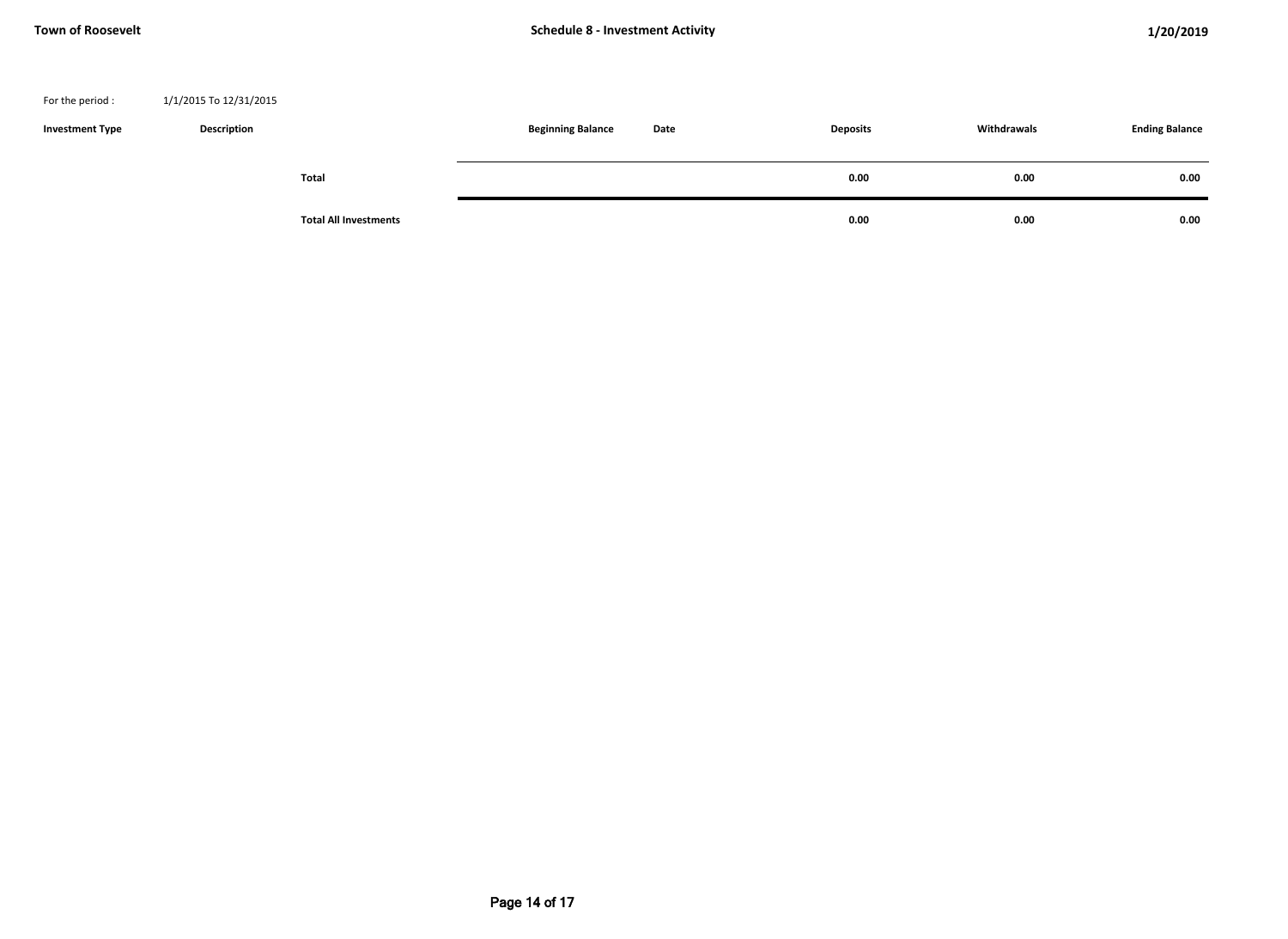#### **As of 12/31/2015 As of**

| <b>Personal Services</b>         |           |
|----------------------------------|-----------|
| <b>EMILY LANIN</b>               | 70.00     |
| IRS                              | 12,444.40 |
| <b>MARGE KOTTEN</b>              | 70.00     |
| <b>MATIT-Insurance Trust</b>     | 3,351.00  |
| <b>MBA</b>                       | 805.00    |
| <b>MN Revenue</b>                | 2,188.78  |
| <b>NCPERS Minnesota</b>          | 16.00     |
| Payroll Period Ending 01/31/2015 | 2,826.94  |
| Payroll Period Ending 02/28/2015 | 1,915.00  |
| Payroll Period Ending 03/31/2015 | 2,755.44  |
| Payroll Period Ending 04/30/2015 | 1,867.76  |
| Payroll Period Ending 05/15/2015 | 1,172.16  |
| Payroll Period Ending 05/31/2015 | 2,430.57  |
| Payroll Period Ending 06/15/2015 | 1,095.88  |
| Payroll Period Ending 06/30/2015 | 2,672.49  |
| Payroll Period Ending 07/15/2015 | 1,095.87  |
| Payroll Period Ending 07/31/2015 | 2,224.81  |
| Payroll Period Ending 08/15/2015 | 1,095.87  |
| Payroll Period Ending 08/31/2015 | 2,286.58  |
| Payroll Period Ending 09/15/2015 | 1,095.87  |
| Payroll Period Ending 09/30/2015 | 2,053.16  |
| Payroll Period Ending 10/15/2015 | 1,095.87  |
| Payroll Period Ending 10/31/2015 | 3,436.03  |
| Payroll Period Ending 11/15/2015 | 1,095.87  |
| Payroll Period Ending 11/30/2015 | 3,336.62  |
| Payroll Period Ending 12/15/2015 | 1,095.87  |
| Payroll Period Ending 12/31/2014 | 12,278.52 |
| Payroll Period Ending 12/31/2015 | 1,095.87  |
| PERA                             | 6,384.85  |
| Roberta Germanson                | 70.00     |
| SHERLEE HEWITT                   | 70.00     |
| Supplies                         |           |
| AmeriPride Services Inc.         | 120.93    |
| Bear Trax Store & Hardware       | 38.75     |
| Bonnie Orton                     | 84.33     |
| <b>Brainerd Pipe Supply</b>      | 844.10    |
| Centra Sota Cooperative          | 3,768.72  |
| Curt Snidarich                   | 412.26    |
| CWC Highway Dept.                | 3,186.01  |
| Dirt Doctor, Inc.                | 10,360.00 |
| Gotwald Implement                | 73.50     |
| Little Falls Machine, Inc.       | 386.04    |
| Ray's Body Shop                  | 45.61     |
| <b>Rick Hennes</b>               | 232.28    |
| The Office Shop                  | 1,114.97  |
| Universal Truck Equipment, Inc.  | 248.25    |
| VISA - Card Service Center       | 3,294.73  |
| ZIEGLER INC.                     | 2,298.46  |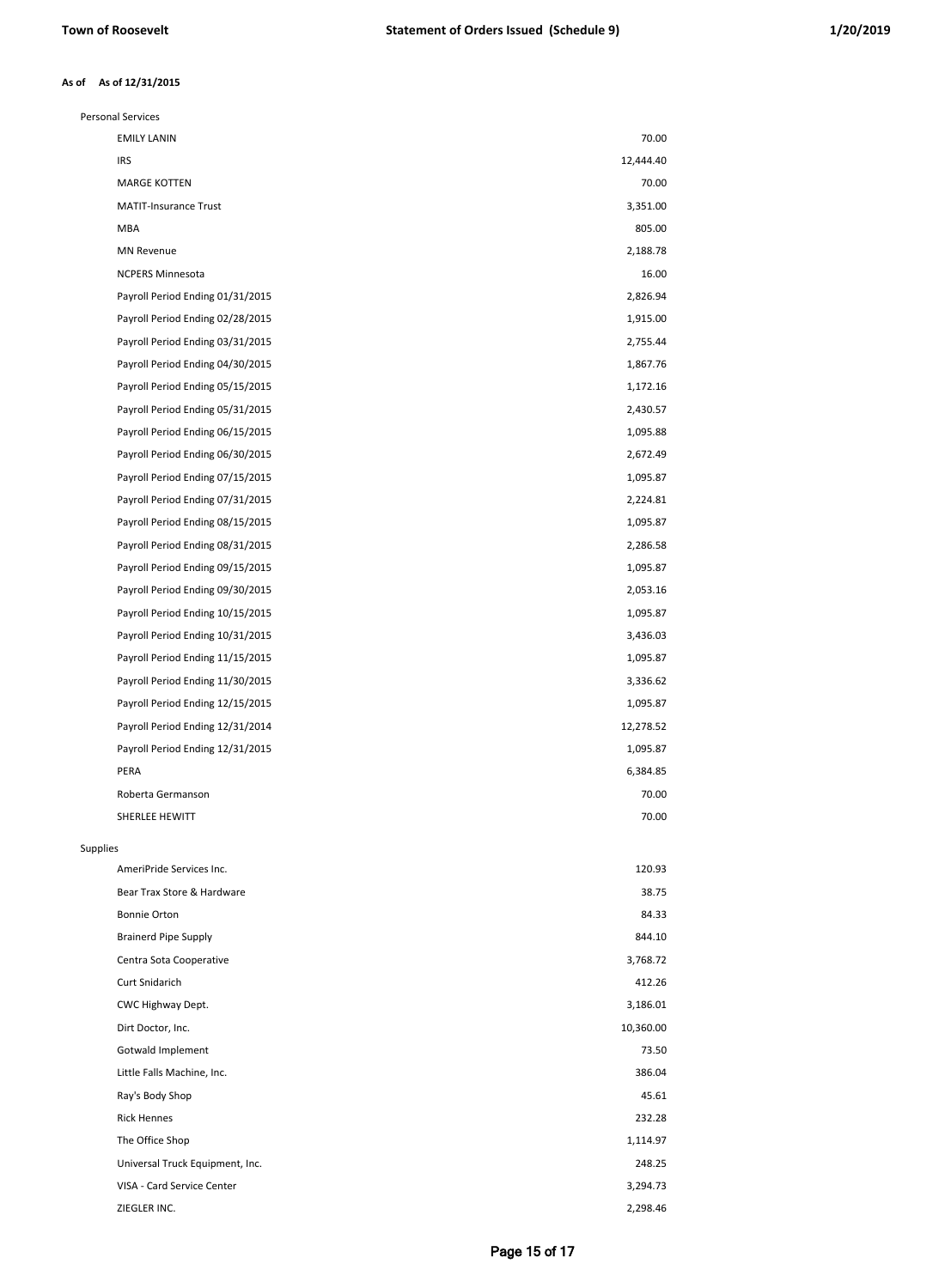#### **As of 12/31/2015 As of**

| Other Services and Charges          |           |
|-------------------------------------|-----------|
| AT&T Mobility                       | 69.02     |
| All Things Asphalt                  | 1,500.00  |
| ANDERSON BROTHER CONTRACTION INC.   | 10,941.66 |
| Ann Stafford                        | 33.35     |
| Avenet Web Solutions                | 375.00    |
| Bear Trax Store & Hardware          | 169.76    |
| BEAUDRY OIL & PROPANE               | 2,517.69  |
| Bolten & Menk                       | 812.50    |
| Bonnie Orton                        | 1,048.05  |
| <b>Brainerd Dispatch</b>            | 611.60    |
| Breen & Person, Ltd                 | 450.00    |
| Brian's Welding                     | 94.00     |
| Central Lakes Pest Control          | 106.88    |
| Chris Hewitt                        | 806.73    |
| Crisis Line and Referral Service    | 500.00    |
| Crow Wing Power                     | 751.00    |
| Crysteel Truck Equipment            | 3,156.90  |
| <b>CTC</b>                          | 43.69     |
| Curt Snidarich                      | 69.73     |
| <b>CWC Association of Townships</b> | 607.64    |
| <b>CWC AUDITOR- TREASURER</b>       | 15.00     |
| CWC Highway Dept.                   | 3,480.27  |
| <b>CWC Historical Society</b>       | 100.00    |
| Dirt Doctor, Inc.                   | 21,737.00 |
| ECM Publishers, Inc.                | 383.28    |
| Ed Klause                           | 444.88    |
| Garrison Fire Dept.                 | 14,070.00 |
| James Rasmussen                     | 486.00    |
| Jay Pawlu                           | 150.00    |
| Jobs HQ                             | 313.60    |
| K & D's Lawn Care                   | 594.00    |
| Lakes Meat Market                   | 174.65    |
| Lon's Septic Service                | 100.00    |
| <b>MARGE KOTTEN</b>                 | 5.75      |
| <b>MATIT-Insurance Trust</b>        | 3,275.00  |
| Mille Lacs Messenger                | 371.02    |
| MN Association of Townships         | 1,290.00  |
| <b>MN State Auditor</b>             | 12,614.00 |
| NORTHLAND FIRE PROTECTION           | 90.00     |
| Pierz Rural Area Fire Protection    | 3,702.00  |
| Pine Center 1st Responders          | 1,500.00  |
| Pine Center Tire                    | 74.00     |
| Platte Lake Steel                   | 31.00     |
| <b>Rick Hennes</b>                  | 298.78    |
| Roberta Germanson                   | 5.75      |
| SHERLEE HEWITT                      | 199.87    |
| Shirley Weyer                       | 243.75    |
| Sweetgrass Media                    | 573.16    |